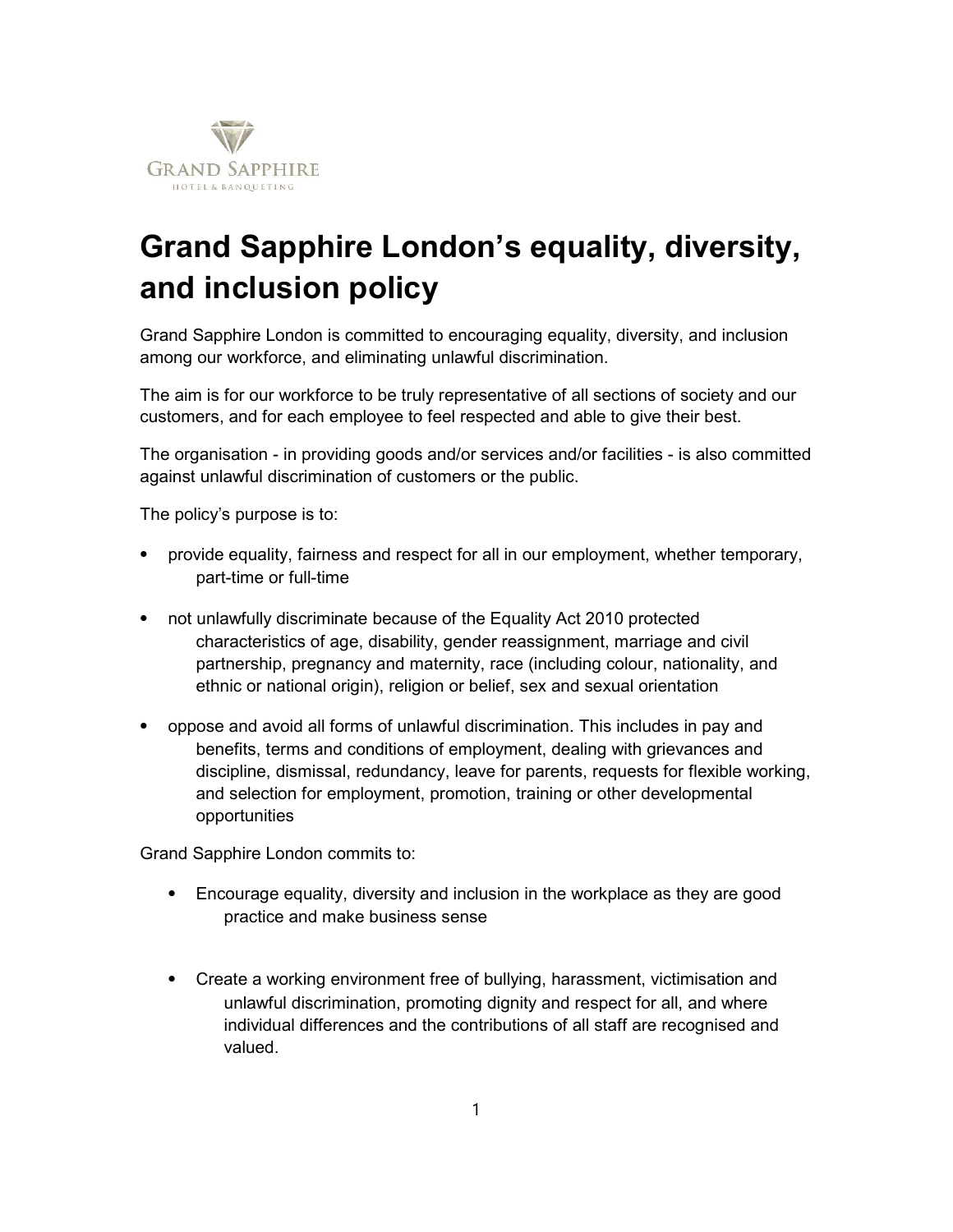This commitment includes training managers and all other employees about their rights and responsibilities under the equality, diversity and inclusion policy. Responsibilities include staff conducting themselves to help the organisation provide equal opportunities in employment, and prevent bullying, harassment, victimisation and unlawful discrimination.

All staff should understand they, as well as their employer, can be held liable for acts of bullying, harassment, victimisation and unlawful discrimination, in the course of their employment, against fellow employees, customers, suppliers and the public

⦁ Take seriously complaints of bullying, harassment, victimisation and unlawful discrimination by fellow employees, customers, suppliers, visitors, the public and any others in the course of the organisation's work activities.

Such acts will be dealt with as misconduct under the organisation's grievance and/or disciplinary procedures, and appropriate action will be taken. Particularly serious complaints could amount to gross misconduct and lead to dismissal without notice.

Further, sexual harassment may amount to both an employment rights matter and a criminal matter, such as in sexual assault allegations. In addition, harassment under the Protection from Harassment Act 1997 – which is not limited to circumstances where harassment relates to a protected characteristic – is a criminal offence.

- Make opportunities for training, development and progress available to all staff, who will be helped and encouraged to develop their full potential, so their talents and resources can be fully utilised to maximise the efficiency of the organisation.
- Decisions concerning staff being based on merit (apart from in any necessary and limited exemptions and exceptions allowed under the Equality Act).
- ⦁ Review employment practices and procedures when necessary to ensure fairness, and also update them and the policy to take account of changes in the law.
- ⦁ Monitor the make-up of the workforce regarding information such as age, sex,